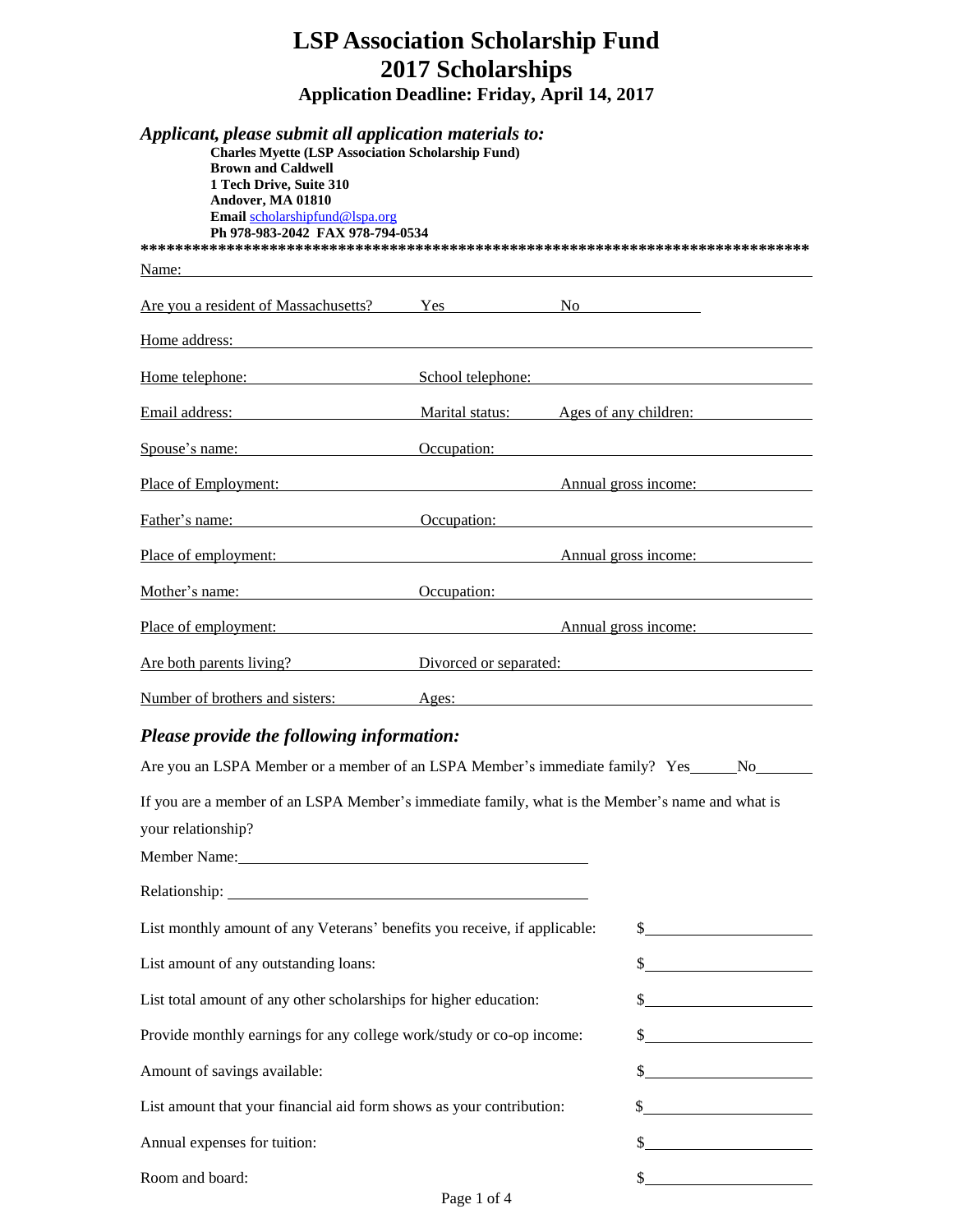## **Education Record**:

*(Please list all schools you have attended, starting with the high school from which you graduated. Please submit a certified transcript of all grades received from the school in which you are presently enrolled and a college acceptance letter)*

| <b>School Name:</b>        | <b>Years Attended:</b>                                                                                                                                                                                                         | <b>Major, if applicable:</b>                                                                                                                                                                                                         | Diploma/Degree: |
|----------------------------|--------------------------------------------------------------------------------------------------------------------------------------------------------------------------------------------------------------------------------|--------------------------------------------------------------------------------------------------------------------------------------------------------------------------------------------------------------------------------------|-----------------|
|                            |                                                                                                                                                                                                                                |                                                                                                                                                                                                                                      |                 |
|                            |                                                                                                                                                                                                                                |                                                                                                                                                                                                                                      |                 |
|                            |                                                                                                                                                                                                                                |                                                                                                                                                                                                                                      |                 |
|                            |                                                                                                                                                                                                                                | Have you been accepted in a degree program at an accredited New England College, University, Junior<br>College, Technical Institute, or Community College? Yes ________ No ______                                                    |                 |
| If you answered Yes above: |                                                                                                                                                                                                                                |                                                                                                                                                                                                                                      |                 |
|                            |                                                                                                                                                                                                                                |                                                                                                                                                                                                                                      |                 |
|                            |                                                                                                                                                                                                                                | What is your declared major?<br><u>Letting</u> the state of the state of the state of the state of the state of the state of the state of the state of the state of the state of the state of the state of the state of the state of |                 |
|                            | List your extracurricular activities, sports, hobbies and interests:                                                                                                                                                           |                                                                                                                                                                                                                                      |                 |
|                            |                                                                                                                                                                                                                                |                                                                                                                                                                                                                                      |                 |
|                            |                                                                                                                                                                                                                                |                                                                                                                                                                                                                                      |                 |
|                            |                                                                                                                                                                                                                                |                                                                                                                                                                                                                                      |                 |
|                            |                                                                                                                                                                                                                                |                                                                                                                                                                                                                                      |                 |
|                            | <b>Reference Contact Information:</b>                                                                                                                                                                                          |                                                                                                                                                                                                                                      |                 |
|                            |                                                                                                                                                                                                                                | (In addition to providing the information below, please submit three written letters of recommendation)                                                                                                                              |                 |
|                            |                                                                                                                                                                                                                                |                                                                                                                                                                                                                                      |                 |
| Name:                      |                                                                                                                                                                                                                                |                                                                                                                                                                                                                                      |                 |
|                            | Address: Andreas Address: Address: Address: Address: Address: Address: Address: Address: Address: Address: Address: Address: Address: Address: Address: Address: Address: Address: Address: Address: Address: Address: Address |                                                                                                                                                                                                                                      |                 |
| Tel:                       |                                                                                                                                                                                                                                | Email:                                                                                                                                                                                                                               |                 |
| Relationship to applicant: |                                                                                                                                                                                                                                |                                                                                                                                                                                                                                      |                 |
| Name:                      |                                                                                                                                                                                                                                |                                                                                                                                                                                                                                      |                 |
|                            | Address:                                                                                                                                                                                                                       |                                                                                                                                                                                                                                      |                 |
| <u>Tel:</u>                |                                                                                                                                                                                                                                | Email:                                                                                                                                                                                                                               |                 |
| Relationship to applicant: |                                                                                                                                                                                                                                |                                                                                                                                                                                                                                      |                 |
| Name:                      |                                                                                                                                                                                                                                |                                                                                                                                                                                                                                      |                 |

Address:

Tel: Email: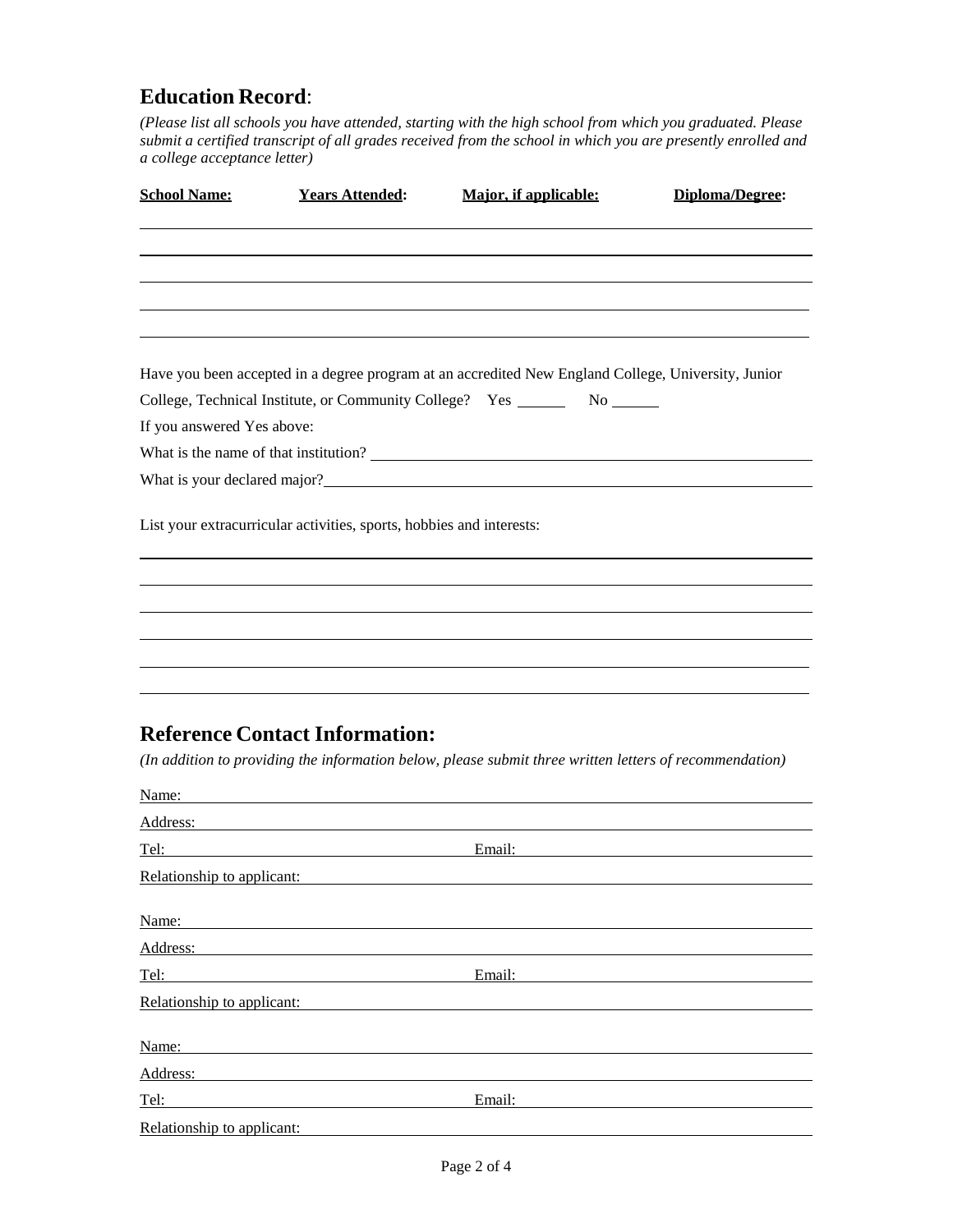## **Recent Employment Record**:

| <b>Place of Employment:</b>                                        | Position: | <b>Employment Dates:</b>                                                                        | <b>Earnings:</b> |
|--------------------------------------------------------------------|-----------|-------------------------------------------------------------------------------------------------|------------------|
|                                                                    |           |                                                                                                 |                  |
| How much of the above earnings will be available for school costs? |           |                                                                                                 |                  |
| sheets, if necessary):                                             |           | Please give specific answers to the following questions (you may attach additional              |                  |
| How do you plan to finance your education?                         |           |                                                                                                 |                  |
|                                                                    |           |                                                                                                 |                  |
|                                                                    |           |                                                                                                 |                  |
|                                                                    |           |                                                                                                 |                  |
|                                                                    |           | What are your specific short term and long-range goals and what do you hope to achieve in life? |                  |
|                                                                    |           |                                                                                                 |                  |
|                                                                    |           |                                                                                                 |                  |
|                                                                    |           |                                                                                                 |                  |
|                                                                    |           |                                                                                                 |                  |
|                                                                    |           |                                                                                                 |                  |
|                                                                    |           |                                                                                                 |                  |
|                                                                    |           |                                                                                                 |                  |